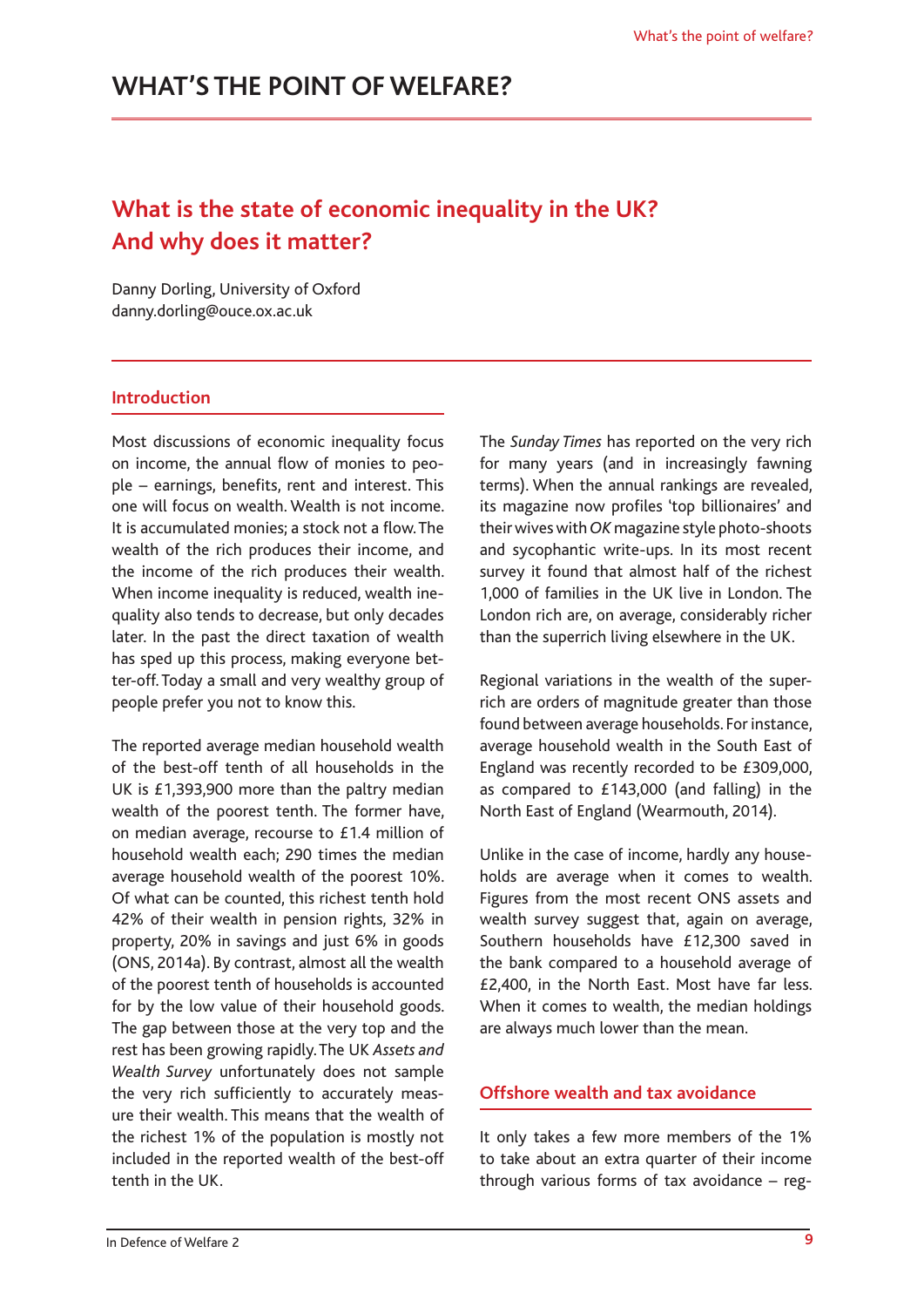istering their property as a company and so on – to return the measure of UK income inequality back to that last seen when the Titanic sank. Since wealth inequalities tend to follow income inequalities (with a lag) we can expect rising wealth inequality in the near future.

Most wealth inequality estimates assume that people pay their taxes. Estimates of the wealth of the top 1% are heavily reliant on data about taxation. Tax data on people who have died has been the main historical method of estimating wealth distributions, but it has relied on families not trying to avoid paying inheritance tax. Yet even according to that data – that is, even assuming zero tax avoidance/evasion – both wealth and income inequality in the UK are at a post-war high and have been for some time (Dorling, 2011).

Whilst many people in the top 1% pay all the tax they should pay, almost all of the very big tax dodgers will be in the 1%, and therefore the mean average income of the group as a whole will rise greatly if estimates for tax avoidance/ evasion are included. In the United States there is a tax incentive to declare how much money you hold overseas. In 2012 some 290 large US corporations revealed that they collectively held around \$1.6 trillion in off-shore accounts (CTJ, 2012). In the United Kingdom hardly anything is declared, but huge quantities of the wealth of UK citizens are thought to be hidden offshore.

# **Moving backwards**

In 2013, levels of income inequality in the UK returned to those last experienced in the 1930s. But if you assume even a very low level of tax dodging, you find that we have already returned to the 1920s. Include the wealth of the super rich, and the wealthiest 10% of households in the UK now have 1,154 times the wealth of the poorest 10% (ONS, 2014b).

 The UK itself operates as a tax haven for many of the world's super-rich, who usually have one of their many homes in or near London. The global super-rich are estimated to have squirreled away between £13 and £20 trillion of wealth in countries where they can avoid tax, including in the UK. In 2012, even as global income fell during the great recession, the income of the very richest rose abruptly. An additional 210 people became dollar billionaires, a club whose 1,426 members together sat on almost £4 trillion (Bowers, 2013).

To be in the global 1%, to be one of the best-off 70 million people in the world, requires wealth of at least £440,000. However, it takes 1,400 of the worst-off of this global 1% to match the wealth of the poorest billionaire (Bowers, 2013).

#### **Wealth, health and harm**

I have tried here to describe, in a nutshell, what we know about wealth inequality in the UK and where it's heading. There is huge wealth in the UK but mostly just held by a tiny proportion of residents. But why does it matter that distributional patterns now resemble those prevailing before the Second World War?

There is now substantial evidence to suggest that wealth inequality has a widespread and significant negative effect on well-being (Pickett and Wilkinson 2015). After many possible confounding factors are taken into account, people living in affluent countries with the greatest wealth inequality live, on average, four years less than those in the most equitable countries. The relationship between wealth inequality and life expectancy in affluent countries is far stronger than that found with income inequality (Dorling, 2015).

In addition, rates of infant mortality are twice as high in unequal affluent countries compared to the most equal affluent countries. The supposed benefits of holding wealth for the rich are thus outweighed by the harm suffered by the poor and the rest of the population in a country where only a few have access to wealth and many simply have debts. '(E)nsuring income security in retirement would reduce the need to accumulate private wealth and would provide households with sufficient material living conditions, and more confidence and stability, which are likely predictors of good health' (Nowatzki, 2012: 419).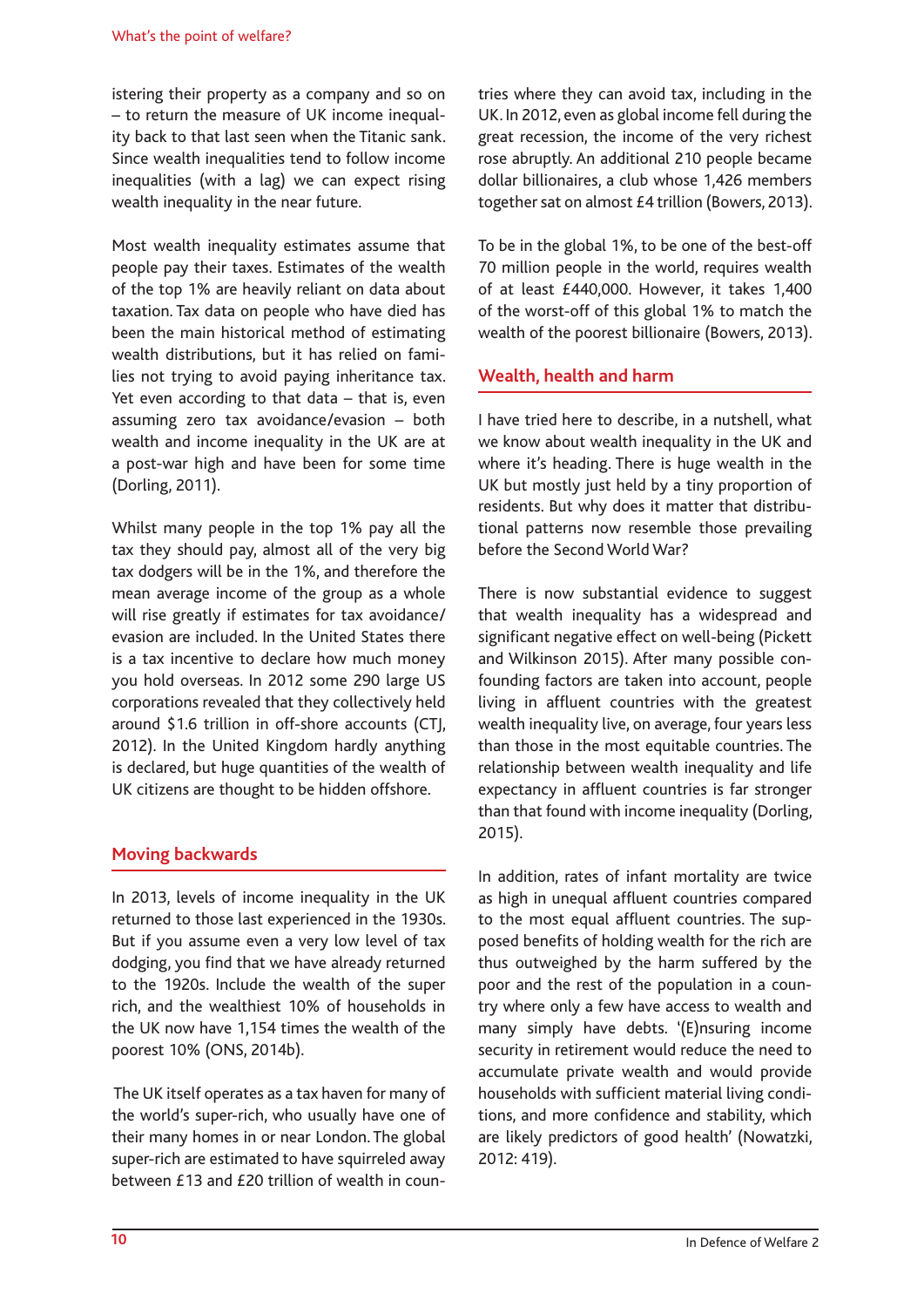*Correlation is often not causation, but it is rarely pure coincidence.* One instance of how economic inequality appears to be related to health is the degree of recourse to drugs. Legal and illegal drug use tends to be higher, per person, in countries with greater inequalities of wealth and hence greater incentives to escape inequitable and precarious realities. For example, the UK has some of the highest rates of cocaine use in Europe.

The UK and Russia have similar levels of income inequality where the worse-off 10% receives about 14 times less to live on a year than the best-off 1%. In both countries the rich are similarly successful. Those who are successful in amassing such an unfair share of their nation's wealth will each harm the prospects of many others in a myriad of ways. It is not possible to accumulate great wealth without causing harm. There comes a point when profit is not rewarding efficiency but Machiavellian traits. In a more equitable affluent nation, selfish behaviour is more likely to be seen for what it is and frowned upon. The population is more likely to develop safeguards against a few people securing most of the wealth. Provision of good pensions to all is likely to be far better and so the incentive to a few to try to become very wealthy to secure their own safer future is diminished. More people are more able to choose to do work and other activities that are to the benefit of their fellow citizens. There is far less truck for believing that just a few people are 'wealth creators' and that most of the rest rely on them. But very unequal countries can improve.

Denmark is an example of a country in which wealth inequalities, although very high, are reducing. Denmark has some of the highest levels of wealth inequality in the European Union, but its levels of income inequality are very low so, over time, wealth inequalities diminish. Young adults in Denmark receive a university education that is free at the point of delivery and numerous other benefits that young adults in the USA, for example, do not receive, despite similar levels of wealth inequalities in both countries. There are many other examples to suggest that substantive change is not just possible, but is underway. We are a long way from the end of history, and a global race to ever greater inequality. There are many examples of inequalities falling in parts of Europe, the Americas and Asia.

# **Addressing global wealth inequality**

Michael Mernagh (2014) has looked at the implications of a redistribution of just one half of one percent of global wealth away from the richest 1% towards the poorest half of humanity. The richest 1% of people in the world own almost half of all its wealth, so losing half of one percent of all wealth would be hardly noticeable to them. It would, however, represent a doubling of the wealth of the poorest half of humanity. Few people believe that this is possible. How have we got to the point where even such a small positive change is near impossible to imagine?

# **Conclusion – The politics of wealth inequality**

Regrettably, despite their unimaginable privilege, those with wealth and power tend to view even the mildest redistribution of wealth as a mortal threat and mobilise energetically to prevent it. Hundreds of millions of dollars a year are channelled to right-wing think-tanks. Usually this is done secretively to advance the views of many of those who hold the most wealth.

In the UK, wealth inequalities are high and rising, and none of the three main political parties are committed to reducing them. There are no wellfunded think-tanks or lobbying organisations committed to explaining the problems caused by a tiny number of people becoming richer and richer. That work is left to global poverty charities like Oxfam, a handful of analysts shocked by their findings and a constant stream of articles reporting views from the political fringes. But there are positive signs that change may be afoot.

Public concern about greed and inequality is growing. People are not routinely asked their views on wealth, but in 2010 75% of those who responded to the annual British Social Attitudes survey said that the income gap was too large. By 2012, this figure had risen to 82%. Most importantly, only 14% agreed that the gap is 'about